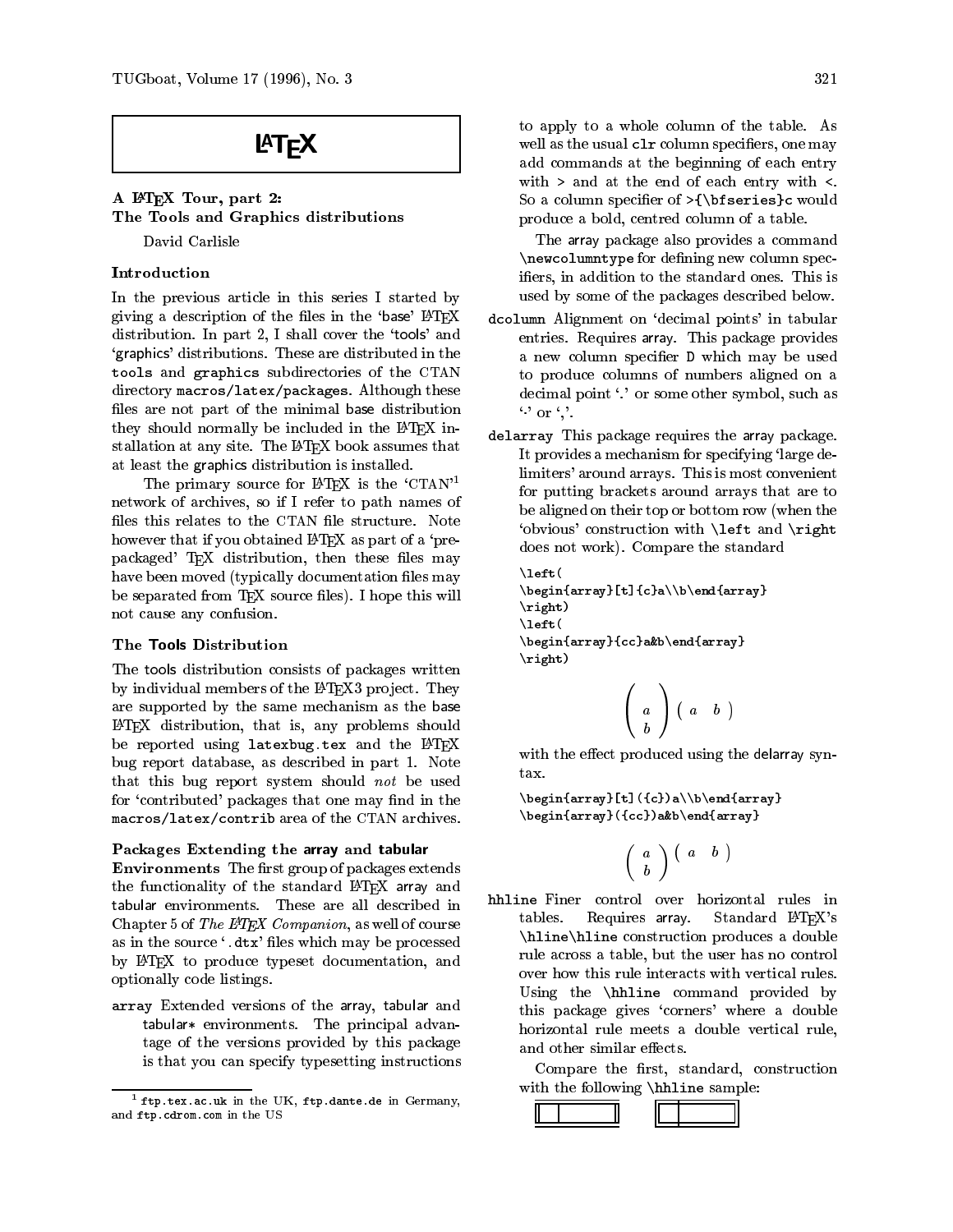longtable Standard LATEX tables (i.e., the tabular environment) produce 'boxes' that cannot be broken across a page. This has advantages in that the table can then be positioned just like a large `character' (say centred by the center environment), but has the disadvantage that large tables need to be broken by hand to fit on the page. The longtable environment is essentially the same as tabular but produces tables that break at page boundaries, and has some additional commands to control 'head' and `foot' lines of the table that are added to each page. If the array package is also loaded, then the extra features may also be used in longtable column specifications. Note that longtable can deal with  $very$  long tables, longer than can be stored in memory by T<sub>E</sub>X's primitive \halign command.

The longtable package has a few quirks and features that mean that it is not suitable in all cases. An alternative package (currently maintained by Johannes Braams, but as a contributed package, not as part of the tools distribution) is the package supertab which provides a similar supertabular environment.

tabularx Defines the tabularx environment which is similar to tabular to modificate columns widths,  $\sim$ not inter-column space, to achieve a desired

One common request is to combine the features of tabularx with longtable, i.e., have a table across multiple pages, in which the widths of the `parbox' columns are calculated automatically. This functionality is not provided by the standard packages in the tools distribution, but the experimental contributed package ltxtable does provide such an environment. (ltxtable is written by the same author as longtable and tabularx; however, problems with ltxtable should not be addressed to the IATEX bugs system.) An alternative to ltxtable is Anil Goel's contributed package, ltablex, a similar merger which is simpler to use than ltxtable, but not quite as powerful.

Missing File Error Control Files Although these files (which are all generated from the same source file, fileerr.dtx) are distributed as part of the LATEX distribution, they are possibly of more use when used with other formats. The primitive TEX behaviour if asked to input a non-existent file is to offer a prompt:

Please type another input file name:

You *must* type a valid file name to this prompt or TEX just repeats the request. On some systems you can use a mechanism to abort the job (e.g., control-C or control-Z) but there is no way to tell  $T_F X$  to skip the input or do any other error recovery.

To avoid this unpleasant loop, LATFX always checks that a file exists before trying to input it (unless you use the primitive \input filename syntax with no  $\{\}$  around the argument).

If you do encounter this loop using a different format, or with  $\La{B}$   $\La{F}$ X, by mistyping the file name on the command line, then the following . tex files provide valid filenames that you can easily remember to type at the missing file prompt. The actions that each of these .tex files takes is designed to mimic the actions that are possible after a T<sub>EX</sub> error.

- h Typing h  $\langle return \rangle$  to the missing file prompt will cause TFX to input h.tex. This produces a helpful message, and then produces the normal 'error prompt' i.e., ? so you can hit  $\langle return \rangle$  to move on, or x to quit, or whatever.
- s Typing s  $\langle return \rangle$  inputs s.tex which puts TFX into 'scroll mode'. This means that it will scroll past future errors without stopping.
- x Typing x  $\langle return \rangle$  causes the current TFX run to be aborted.
- e The file e.tex is in fact the same as x.tex but allows e to be given as an answer to the missing file prompt similar to the e response to the error prompt (which is supposed to start up an editor but usually is the same as  $x$ ).<br>If the operating system allows there will also
- be a file .tex which does nothing, this will mean that just hitting  $\langle return \rangle$  in response to the missing file prompt inputs . tex and allows  $Tr[X]$  to proceed with the original file. Some operating systems object to a file with only an extension and no filename before the '.' so this option may not be available to you. Most TEX distributions include a file null.tex which is also empty, so if you do not have the option of installing the file . tex you may type null  $\langle return \rangle$  in response to the missing file prompt, which will also allow T<sub>EX</sub> to proceed.

#### Miscellaneous Tools Packages

afterpage Defines an \afterpage command that saves up its argument and executes it after the current page (i.e., at the top of the next page).  $L^2T$ FX's output routine was *not* designed with the idea that packages might want to play this kind of trick, so this package is particularly fragile. In fact it was only written as a kind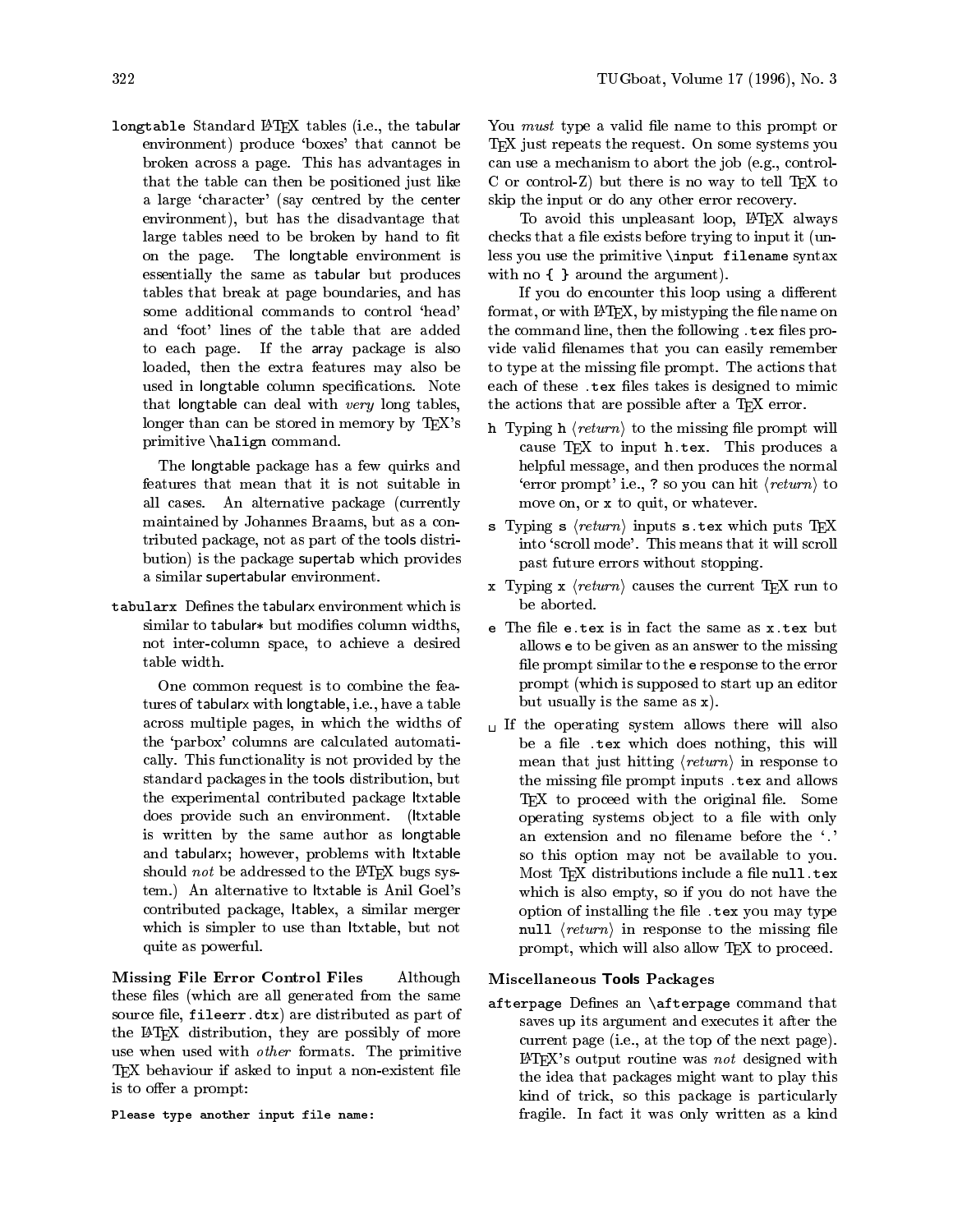of private joke; I noticed the comment " $Output$ routines are always protected by enclosing themin groups, so that they do not inadvertently messes up the rest of TEX  $\sim$   $\mu$ and wanted to answer<sup>2</sup> the question, "*Where* do you end up if you jump out of that group with  $\alpha$  , i.e.,  $\alpha$  , i.e.,  $\alpha$  ,  $\alpha$  , i.e.,  $\alpha$  ,  $\alpha$  ,  $\alpha$  ,  $\alpha$  ,  $\alpha$  ,  $\alpha$  ,  $\alpha$  ,  $\alpha$  ,  $\alpha$  ,  $\alpha$  ,  $\alpha$  ,  $\alpha$  ,  $\alpha$  ,  $\alpha$  ,  $\alpha$  ,  $\alpha$  ,  $\alpha$  ,  $\alpha$  ,  $\alpha$  ,  $\alpha$  ,  $\alpha$  ,  $\alpha$  ,  $\alpha$  ,  $\alpha$  ,  $\$ reactions, people do seem to find the package useful. . .

- enumerate Extended version of the enumerate environment. The environment is given an optional argument which controls how the counter is printed. For example \begin{enumerate}[a)] would produce items labelled 'a)'  $\langle b \rangle' \langle c \rangle'$ .
- ftnright Place footnotes in the right hand column in two-column mode. Normally LATEX places footnotes at the bottom of each column. This varior ef Provides \vref and related commands. package causes the footnotes for both columns of a page to be set in the normal text area at the end of the second column on each page. It currently works only with the standard two column mechanism, not with the mechanism of the multicol package.
- indentfirst Indent the first paragraph of sections etc. This very small package just suppresses the usual LATEX mechanism which ensures that the first paragraph of each section is not indented.
- multicol Typeset text in columns (up to 10 columns per page), with the length of the final columns 'balanced'. Baskerville uses this package to balance the columns at the end of every article. Unlike the standard \twocolumn command, this package allows changing the number of columns part way down a page. It does have some restrictions on the use of floats which means that it is not suitable for all purposes. Also (uniquely for the files in the core LAT<sub>F</sub>X distribution) this package has special conditions on commercial use.
- rawfonts Preload fonts under the old internal font names of  $\text{LipX } 2.09$ . Not recommended for new packages, but may help when updating old files.
- somedefs This package is not intended to be called directly by a document, but may by used (via \RequirePackage) to build a package in which you want the default behaviour to be to execute all possible options, but that the user may execute just some of the options by specifying options in the \usepackage call. This is used in the rawfonts package above to allow just some

of the 'old' font names to be defined rather than

- theorem Flexible definition of 'theorem-like' environments. The standard \newtheorem command gives some control over the title and numbering of 'theorem-like' declarations, but is not very flexible. The theorem package provides an enhanced declaration scheme which gives control over the fonts used in the heading and theorem body, and such details as whether the numbering is  $'$ **Theorem 1'** or  $'$ **1 Theo**rem'. Recently this package has acquired a close cousin, the amsthm package, part of the `AMS-LATEX' collection. The AMS variant has perhaps slightly simpler user-syntax but is used in much the same way.
- varioref Provides \vref and related commands. \vref is like a combination of \ref and \pageref which produces references such as `Figure 2 on page 3'. However, it omits the page number if it is on the current page, and replaces it by phrases such as 'on the facing page' when appropriate.
- verbatim Flexible version of verbatim environment. The standard LATEX verbatim environment can not easily be used in the definition of other environments as typically the \end of the newly defined environment is not recognised as such, but is treated as verbatim text. This package re-implements verbatim such that (with some restrictions) it can be used in the definition of other environments and commands. It also defines some such derived environments, for inputting and writing files verbatim, and for adding line numbers, and also a comment environment that ignores all the environment body.
- xr The xr (external references) package allows one LAT<sub>EX</sub> document to access the .aux file of another. So if file fileA has a section marked with  $\lambda$  abel{xyz} then file fileB may refer to that section using \ref{xyz} just as if it were part of the same document. This requires the file fileA.aux created when fileA was processed to be still available when fileB is processed. (This package was originally by Jean-Pierre Drucbert, but was recoded and adopted into the tools distribution.)
- xspace One of the more common errors in TFX documents is to use a command such as \TeX within text, but forget to follow it with  $\mathcal{N}_{\text{L}}$  or {}. This package denes a command \xspace which may be used at the end of the definition of such a `text command'. It looks ahead

<sup>2</sup> The answer incidentally is not at the top of the next page, but rather any of the places where the TEXbook uses the magic phrase  $\emph{exercises the page value}$   $\emph{number}$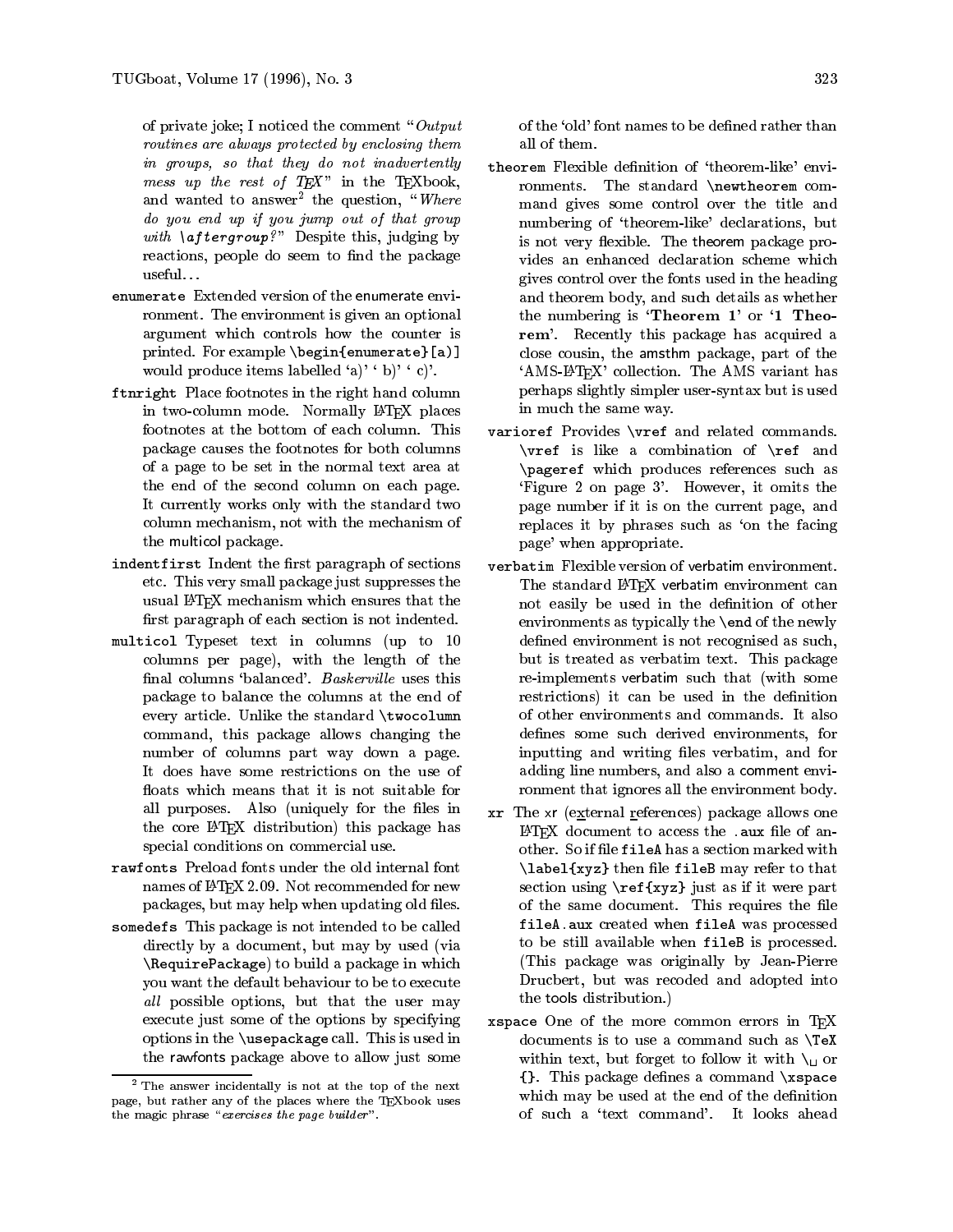and adds a space unless the next token is a punctuation character.

#### Packages for Drafts and Tests

- fontsmpl Package and test file for producing 'font samples'. The base distribution contains a file nfssfont.tex that shows some small samples, and a character table for a given font. fontsmpl.tex produces a much more extensive test showing examples of all the fonts in a given family. If you want to devise your own similar test suite you may use the fontsmpl package, date... following the examples in fontsmpl.tex.
- layout Defines a *\layout command that produces* a half size `picture' of the document page settings such as \textwidth, \oddsidemargin,... together with a table of their values. This is quite useful when designing a new class file, as it gives a visual representation of how the various areas of the page for headlines, body text, marginal notes, etc., relate to each other.
- showkeys L<sup>AT</sup>FX's automatic numbering and cross referencing feature is one of its strongest points, as it makes editing a document (and thus potentially changing the numbering throughout the rest of the file) quite painless. However, one disadvantage is that when reading a printed draft, one sees 'final' numbers rather than the symbolic names that are used in the source file's  $\aleph$  and  $\ref$  command. This package makes these symbolic names, or 'keys', ap-
- $\boxed{\text{lb}}$  pear in the margin in the case of **\label** and  $\begin{array}{ll} \frac{\text{Bb1}}{\text{I}} & \text{and} \\ \text{I} & \text{on} \end{array}$  in the case of **\ref** and **\cite.** Some people find the raised labels above cross references distracting and so a package option turns them off, just leaving the marginal notes showing the \label and \bibitem keys.

#### The Graphics Distribution

TEX (and the dvi format) is only designed to deal with rectangular boxes consisting of text, white space or rectangular rules. However it has an `escape mechanism', the \special primitive command that allows processing instructions to be passed straight from  $T_{E}X$  (via the dvi file) to the 'driver' program that is used to process (e.g., preview or print) the dvi file. TEX places essentially no restrictions on what instructions may be passed via  $\text{special}$ , and so the possibilities are unlimited. . .

Most modern drivers can import 'graphic' files of various sorts. Those drivers that are producing PostScript can often do more extensive manipulations of the typeset text, such as scaling or rotation of the text, or even writing text along an arbitrary curve. Many of these drivers can also support colour to some extent. Unfortunately as all these features require that the dvi file stores processing instructions for the driver, it means that the dvi file is not portable to a site that uses a different driver program. There have been many attempts over the years to coordinate the \special syntax used by the different drivers, so that they would all accept a common core of processing instructions, but there has been notable lack of success in such efforts to

As a 'next best thing' to having portability at the dvi level, LATEX supplies a suite of standard graphics commands provided by the packages described in this section, so that at least TFX source files should be reasonably portable. At a given site the graphics packages will be customised to use a suitable 'back end' file that converts the LATFX syntax into the form required by the local driver. This should mean that as long as both drivers support some feature, such as including PostScript graphics, a file just needs to be re-processed with LATEX to use the  $\searrow$  specials at the new site; the LATFX file does not need to be edited. Although this suite of programs was devised as part of LATFX, users of other T<sub>E</sub>X formats may use them by way of the interface available from CTAN hosts in macros/ generic/graphics.

Documentation All the packages in this distribution are, as usual, distributed as documented sources in dtx form, however the documentation in these package sources is rather technical. A separate `User Guide' is available as IATEX source in  $\operatorname{\texttt{grf}}\nolimits \operatorname{\texttt{guide}}\nolimits$  .  $\operatorname{\texttt{text}}\nolimits$ and also in pre-formatted form in the PostScript file grfguide.ps.

The color package (which produces colours despite the strange spelling) and the graphics package are also described in Lamport's L<sup>AT</sup>FX manual. An alternative to grfguide.tex as a free source of documentation is Keith Reckdahl's Using EPS Graphics in  $\text{MTEX} \, \text{2}_{\epsilon}$  Documents distributed from CTAN sites in the file  $info/epslatex.ps$  and published in TUGboat 17, no.  $1-2$ . This document covers the graphicx package in some depth, and also related contributed packages for controlling figure placement and captions, and the psfrag system for overlaying LATEX text over a PostScript diagram.

#### Colour

color Produce coloured effects in your document. The \color{red} declaration would make all the following text red, the similar \textcolor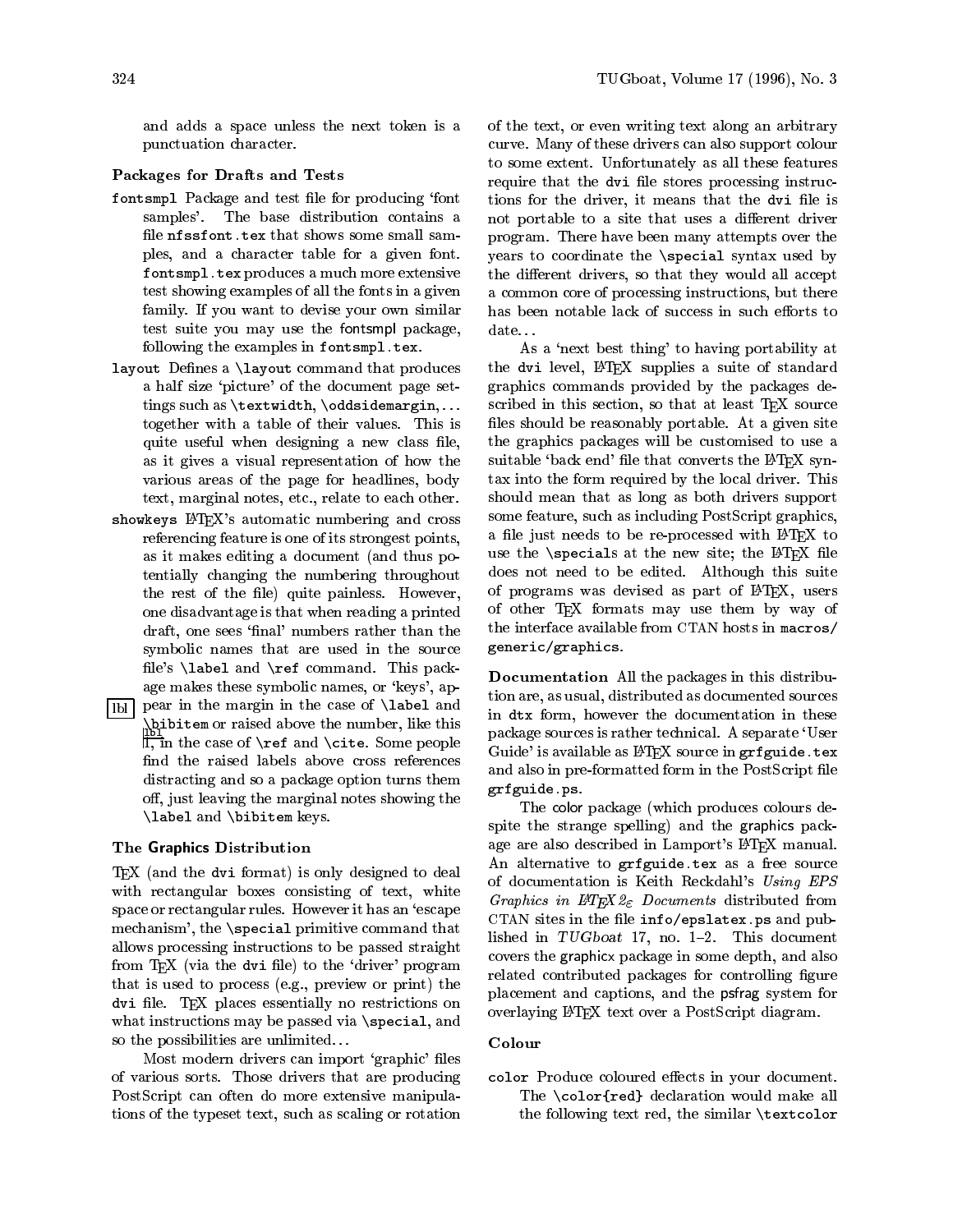command takes an extra argument that specifies the text to be coloured (by analogy with \rmfamily and \textrm).

One may also produce boxes with coloured backgrounds using the \colorbox command.

Accurate treatment of colour is probably the feature that requires the most 'help' from the driver program. If your driver was not specifically written to support colour then probably the color package will not work at all, or will be limited to regions of colour that fall on one page, and all the current colours will be `forgotten' at a page break.

pstcol The pstricks package of Tim van Zandt provides a very powerful interface to PostScript. Unfortunately the package has some slight incompatibilities with the color package. If a document loads pstcol, both color and pstricks are loaded, and then a few internal pstricks functions are redefined to repair the incompatibility.

#### Rotation, Scaling and Graphics Inclusion

- graphics This is the core LATEX package for rotation (\rotatebox), scaling (\scalebox and \resizebox) of text, and the inclusion of graphics images (\includegraphics). Unlike the old  $\text{LFT}$  $\chi$  2.09 packages such as psfig the \includegraphics command is not restricted to PostScript graphics, but can include any graphics formats that your driver supports.
- graphicx Often when including graphics files one needs to specify combinations of scaling and rotation and other special effects. The graphics package uses standard LATEX 'positional' optional arguments which means that it is not practical for any command to support more than a couple of optional arguments. The graphicx package calls the graphics package internally, but offers a more powerful and friendly `named argument' interface in which an arbitrary number of optional keys may be set in one [ ] argument. For instance to include a graphic scaled to half size, and rotated through 90 , one can specify

 $\mathcal{S}=\mathcal{S}=\mathcal{S}=\mathcal{S}=\mathcal{S}=\mathcal{S}=\mathcal{S}=\mathcal{S}=\mathcal{S}=\mathcal{S}=\mathcal{S}=\mathcal{S}=\mathcal{S}=\mathcal{S}=\mathcal{S}=\mathcal{S}=\mathcal{S}=\mathcal{S}=\mathcal{S}=\mathcal{S}=\mathcal{S}=\mathcal{S}=\mathcal{S}=\mathcal{S}=\mathcal{S}=\mathcal{S}=\mathcal{S}=\mathcal{S}=\mathcal{S}=\mathcal{S}=\mathcal{S}=\mathcal{S}=\mathcal{S}=\mathcal{S}=\mathcal{S}=\mathcal{S}=\mathcal{$ 

To do the equivalent with the graphics package would require nested calls of \includegraphics inside \scalebox inside \rotatebox.

lscape Provides a landscape environment within which the body of every page is rotated through 90 . The page head and foot are not rotated, but stay in their usual positions. It requires the graphics package which is used to handle the rotation.

epsfig The obsolete LATEX 2.09 did not come with a standard graphics package. Two popular contributed packages to include PostScript graphics were psfig  $(T.$  Darrell) and epsf  $(T.$  Rokicki). Sebastian Rahtz merged and extended these to produce the package epsfig. The epsfig package became very popular, especially after it was given extensive coverage in The IATEX Companion. For this reason the current distribution contains a package called epsfig so that old documents do not need converting to the new system. However this epsfig is just a wrapper that converts the old syntax into calls to the new \includegraphics command and so should not now be used for new documents.

Driver Files As mentioned above, these packages all require customisation to a particular driver. This may be specified either in a site configuration file, or as a package option in the document. The code for these drivers is all stored in '.def' files, so for instance the code for the dvips driver (and also for  $xdvi$  which uses the same \special syntax) is stored in dvips.def. All these driver files are derived from the same source, drivers.dtx, except for the Textures file which is currently distributed as a separate textures.def contributed by Arthur Ogawa. One special .def file does not correspond to a driver, dvipsnam.def predefines the  $60+$  colours that are 'known' to the *dvips* driver. It may be used with other drivers as well, as described in the color package documentation.

Other Graphics Packages The remaining two packages do not have code that is specific to dvi driver programs, and so in some sense do not really belong in the graphics distribution; they are used by the graphics and graphicx packages. In fact the code of either of these packages may be extracted and used in any format based on plain TEX. They do not use any IATFX specific features.

- keyval The graphicx package makes use of a `named argument' or `key equals value' syntax as described above. Keyval provides a general parser for such a syntax, so this package is unlikely to be directly called within a document, but may be loaded by \RequirePackage by any package or class file that needs to define commands with such a syntax.
- trig This package provides functions for calculating the trigonometric functions sin, cos and tan. These are used by the graphics package for determining the amount of space a rotated box will take up.